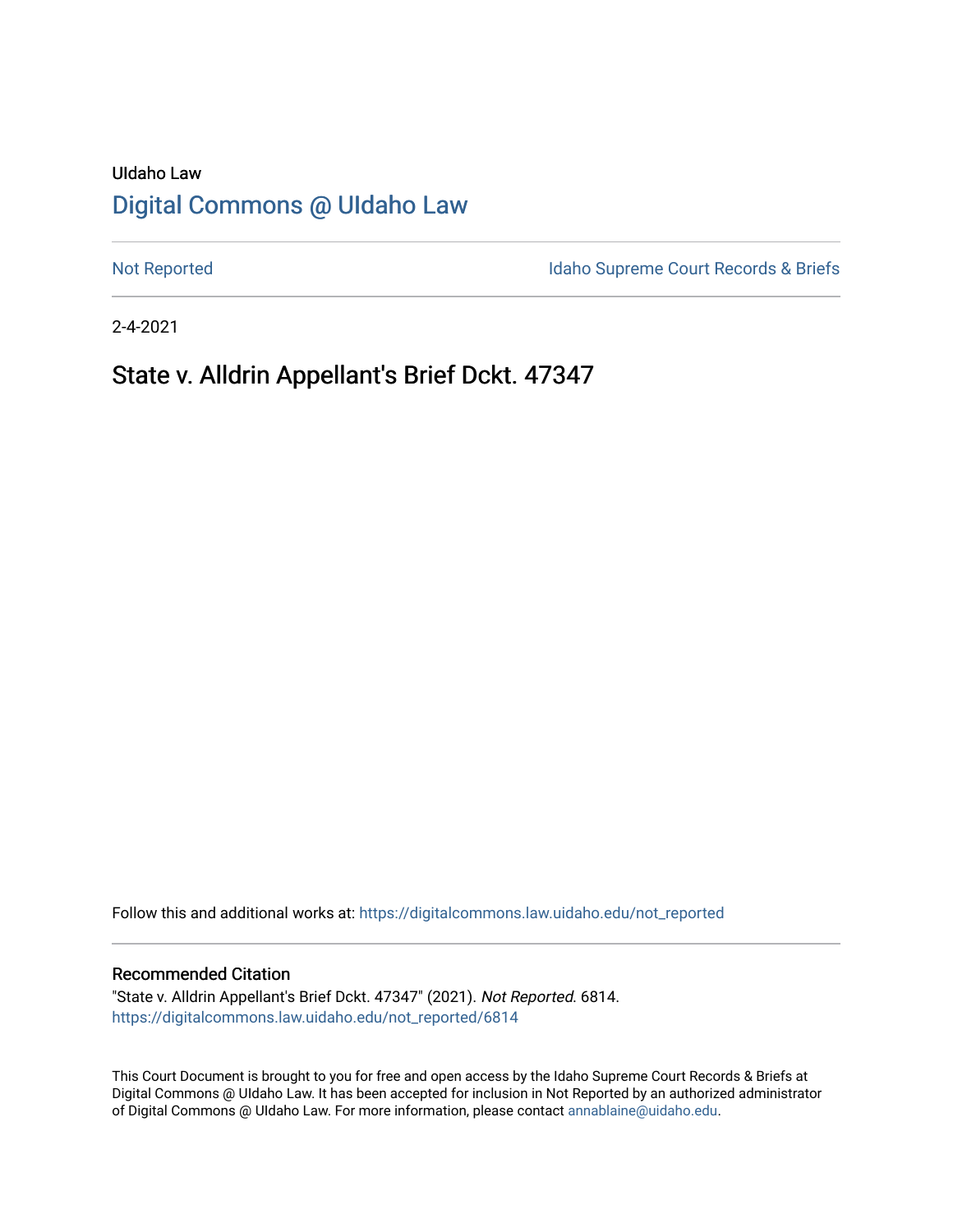Electronically Filed 2/4/2021 10:05 AM Idaho Supreme Court Melanie Gagnepain, Clerk of the Court By: Murriah Clifton, Deputy Clerk

ERIC D. FREDERICKSEN State Appellate Public Defender I.S.B. #6555

JENNY C. SWINFORD Deputy State Appellate Public Defender I.S.B. #9263 322 E. Front Street, Suite 570 Boise, Idaho 83702 Phone: (208) 334-2712 Fax: (208) 334-2985 E-mail: documents@sapd.state.id.us

# IN THE SUPREME COURT OF THE STATE OF IDAHO

| STATE OF IDAHO,        |                                          |
|------------------------|------------------------------------------|
|                        | NO. 47347-2019                           |
| Plaintiff-Respondent,  |                                          |
|                        | <b>CLEARWATER COUNTY NO. CR-2016-868</b> |
| V.                     |                                          |
|                        |                                          |
| DANIEL ROBERT ALLDRIN, | APPELLANT'S BRIEF                        |
|                        |                                          |
| Defendant-Appellant.   |                                          |
|                        |                                          |

### STATEMENT OF THE CASE

#### Nature of the Case

After Daniel Alldrin pled guilty to second-degree murder, the district court sentenced him to life imprisonment, with the first ten years fixed. Mr. Alldrin appeals. Mindful that he received the sentence that he requested, he nonetheless argues the district court abused its discretion by imposing an excessive sentence.

#### Statement of Facts and Course of Proceedings

In 2016, the State filed a criminal complaint alleging Mr. Alldrin committed first-degree murder of his infant daughter. (R., pp.129–30; *see* R., pp.119–123.) Mr. Alldrin waived a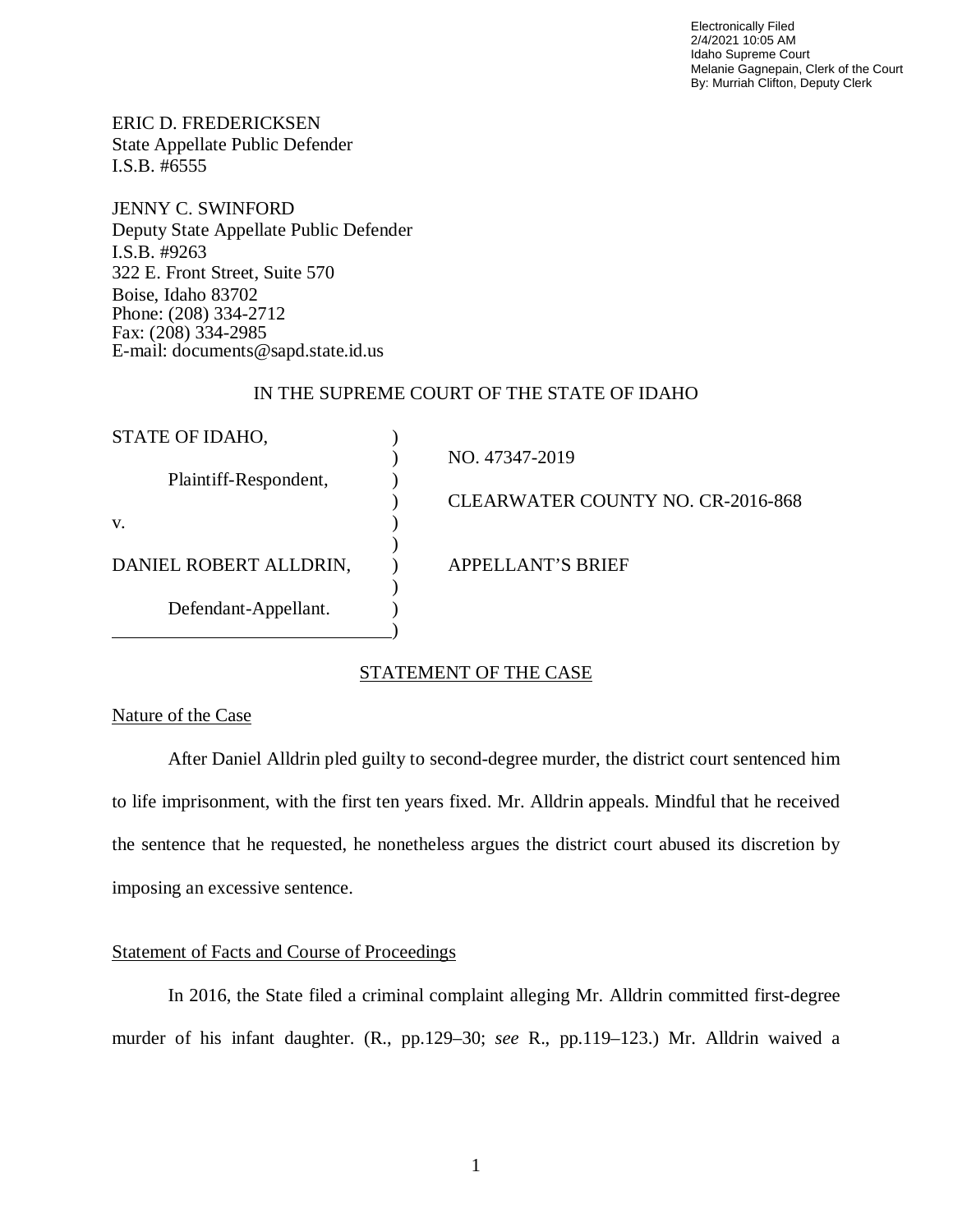preliminary hearing, and the magistrate judge bound him over to district court. (R., pp.138–39, 142–42.) The State charged Mr. Alldrin by information with first-degree murder. (R., p.141.)

In late 2018, Mr. Alldrin went to trial, and the district court declared a mistrial after a hung jury. (R., pp.1140–41, 1149; *see also* R., pp.29–30 (register of actions).) Upon the parties' stipulation, the district court ordered mediation. (R., pp.1244, 1250.)

In May 20[1](#page-2-0)9, pursuant to a plea agreement, Mr. Alldrin entered an *Alford*<sup>1</sup> plea to an amended charge of second-degree murder. (R., pp.1256, 1257, 1258–61, 1264–68; Tr., p.12, L.9–p.13, L.6, p.38, L.20–p.40, L.7) The State and Mr. Alldrin agreed to a joint sentencing recommendation of life, with ten years fixed. (R., p.1265.)

In July 2019, the district court held a sentencing hearing. (R., pp.1274–76.) The district court followed the agreement and sentenced Mr. Alldrin to life, with ten years fixed. (R., p.1275.) Mr. Alldrin timely appealed from the district court's judgment of conviction. (R., pp.1271–72, 1282–85.)

#### ISSUE

Did the district court abuse its discretion when it imposed a unified sentence of life, with ten years fixed, upon Mr. Alldrin for second-degree murder?

#### ARGUMENT

### The District Court Abused Its Discretion When It Imposed A Unified Sentence Of Life, With Ten Years Fixed, Upon Mr. Alldrin For Second-Degree Murder

"It is well-established that '[w]here a sentence is within statutory limits, an appellant has the burden of showing a clear abuse of discretion on the part of the court imposing the sentence.'" *State v. Pierce*, 150 Idaho 1, 5 (2010) (quoting *State v. Jackson*, 130 Idaho 293, 294

<span id="page-2-0"></span><sup>1</sup> *North Carolina v. Alford*, 400 U.S. 25 (1970).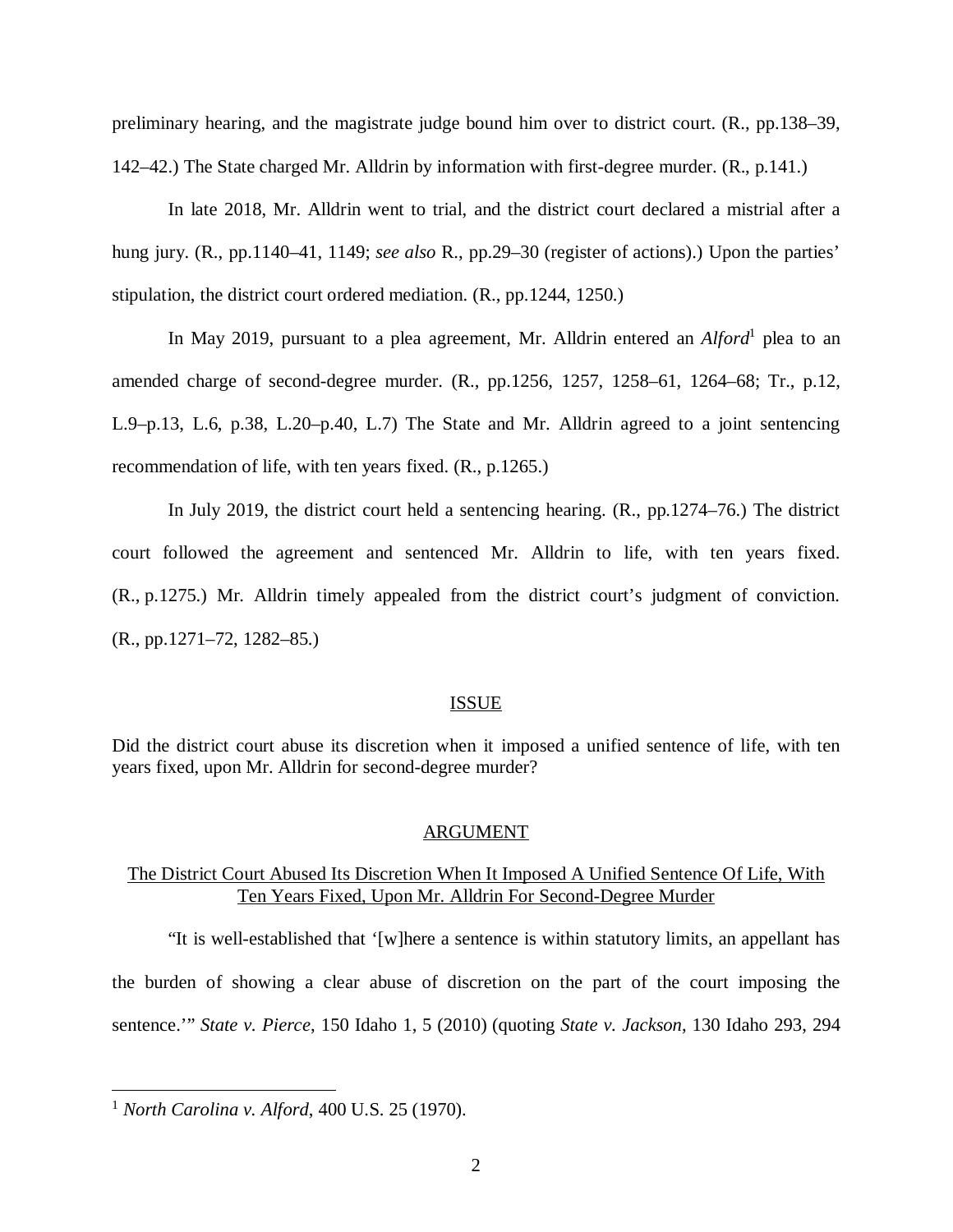(1997) (alteration in original)). Here, Mr. Alldrin's sentence does not exceed the statutory maximum. *See* I.C. § 18-4004 (maximum of life, minimum of ten years). Accordingly, to show the sentence imposed was unreasonable, Mr. Alldrin "must show that the sentence, in light of the governing criteria, is excessive under any reasonable view of the facts." *State v. Strand*, 137 Idaho 457, 460 (2002).

"'Reasonableness' of a sentence implies that a term of confinement should be tailored to the purpose for which the sentence is imposed." *State v. Adamcik*, 152 Idaho 445, 483 (2012) (quoting *State v. Stevens*, 146 Idaho 139, 148 (2008)).

In examining the reasonableness of a sentence, the Court conducts an independent review of the entire record available to the trial court at sentencing, focusing on the objectives of criminal punishment: (1) protection of society; (2) deterrence of the individual and the public; (3) possibility of rehabilitation; and (4) punishment or retribution for wrongdoing.

*Stevens*, 146 Idaho at 148. "A sentence is reasonable if it appears necessary to accomplish the primary objective of protecting society and to achieve any or all of the related goals of deterrence, rehabilitation, or retribution." *State v. Delling*, 152 Idaho 122, 132 (2011).

Mindful of the invited error doctrine, Mr. Alldrin maintains the district court abused its discretion by imposing an excessive sentence under any reasonable view of the facts. Mr. Alldrin and the State both requested the district court follow the sentence in the plea agreement of life, with ten years fixed. (Tr.,  $p.55$ , Ls.24–25, p.59, Ls.13–14.) The district court imposed this sentence. (Tr., p.71, L.20–p.72, L.9.) "It has long been the law in Idaho that one may not successfully complain of errors one has acquiesced in or invited. Errors consented to, acquiesced in, or invited are not reversible." *State v. Abdullah*, 158 Idaho 386, 420–21 (2015). Although Mr. Alldrin received the sentence that he requested, he submits the district court should have sentenced him to a lesser term of imprisonment in light of the mitigating factors. For example,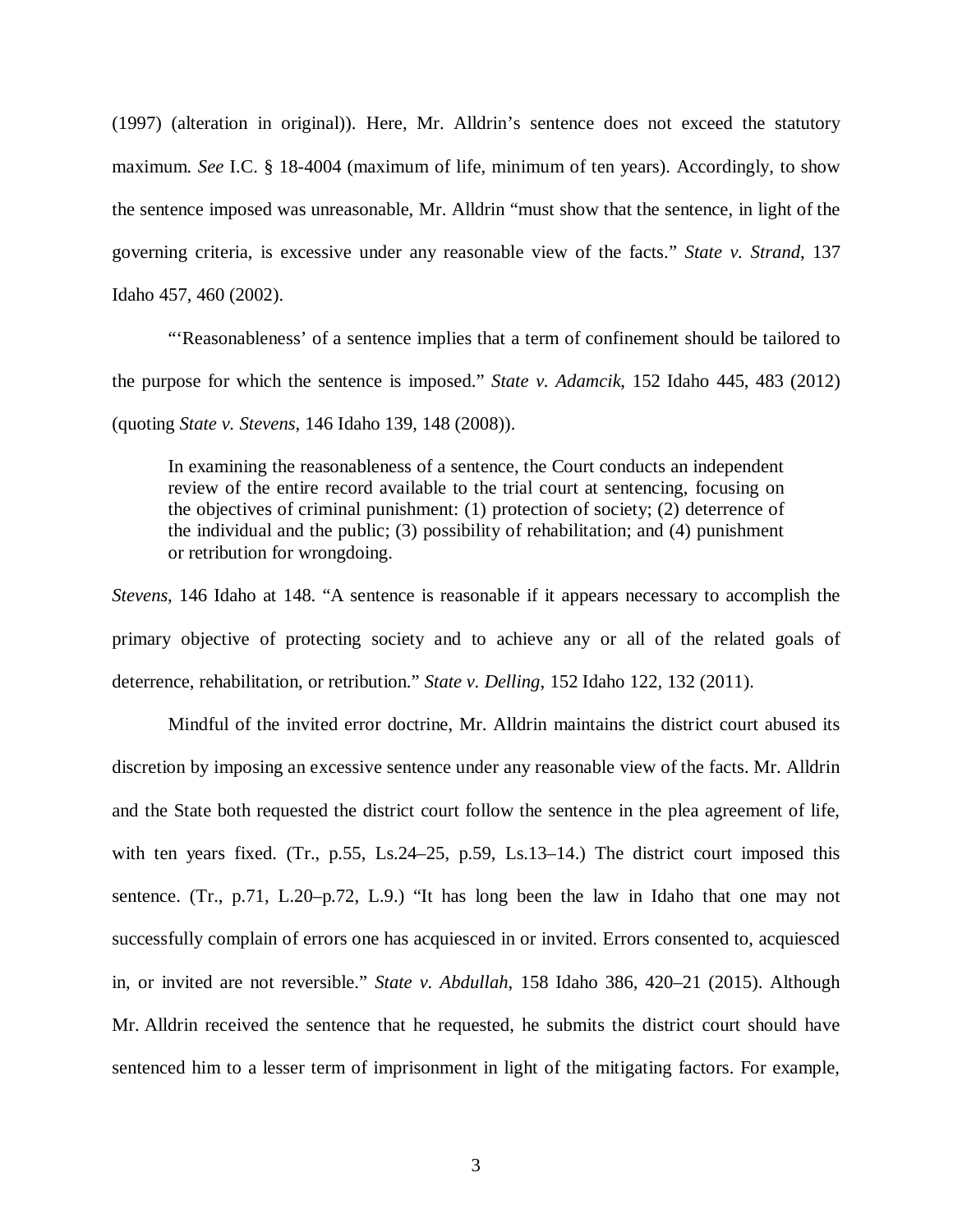Mr. Alldrin was relatively young,  $\mu$ , at the time of the alleged offense, and this was his first serious violent offense. (Presentence Investigation Report  $(PSI),^2$  $(PSI),^2$  pp.1, 7–11.) Mr. Alldrin had a normal, stable childhood and supportive parents and siblings. (PSI, pp.12–13.) Unfortunately, at Mr. Alldrin tried methamphetamine and quickly became addicted. (PSI, p.17.) At the time of the offense, Mr. Alldrin had been using methamphetamine intravenously every day for five or six years, with a few short-lived periods of sobriety. (PSI, pp.17, 27.) Now sober, he recognized that his substance abuse greatly contributed to his criminal behavior and his goal was to stay sober. (PSI, p.18.) He also hoped to further his education, strengthen his spiritual beliefs, and be a part of his son's life. (PSI, p.18.) These mitigating factors support a lesser sentence. Therefore, while mindful of the invited error doctrine, Mr. Alldrin submits the district court abused its discretion by imposing an excessive sentence of life, with ten years fixed, for second-degree murder.

# **CONCLUSION**

Mr. Alldrin respectfully requests that this Court reduce his sentence as it deems appropriate. Alternatively, he respectfully requests that the Court vacate the district court's judgment of conviction and remand this case for a new sentencing hearing.

DATED this 4<sup>th</sup> day of February, 2021.

/s/ Jenny C. Swinford JENNY C. SWINFORD Deputy State Appellate Public Defender

<span id="page-4-0"></span> $2$  Citations to the PSI refer to the 241-page electronic document that contains part one of the confidential exhibits, titled "Daniel Alldrin - Appeal Confidential Exhibits Volume 1 of 2."